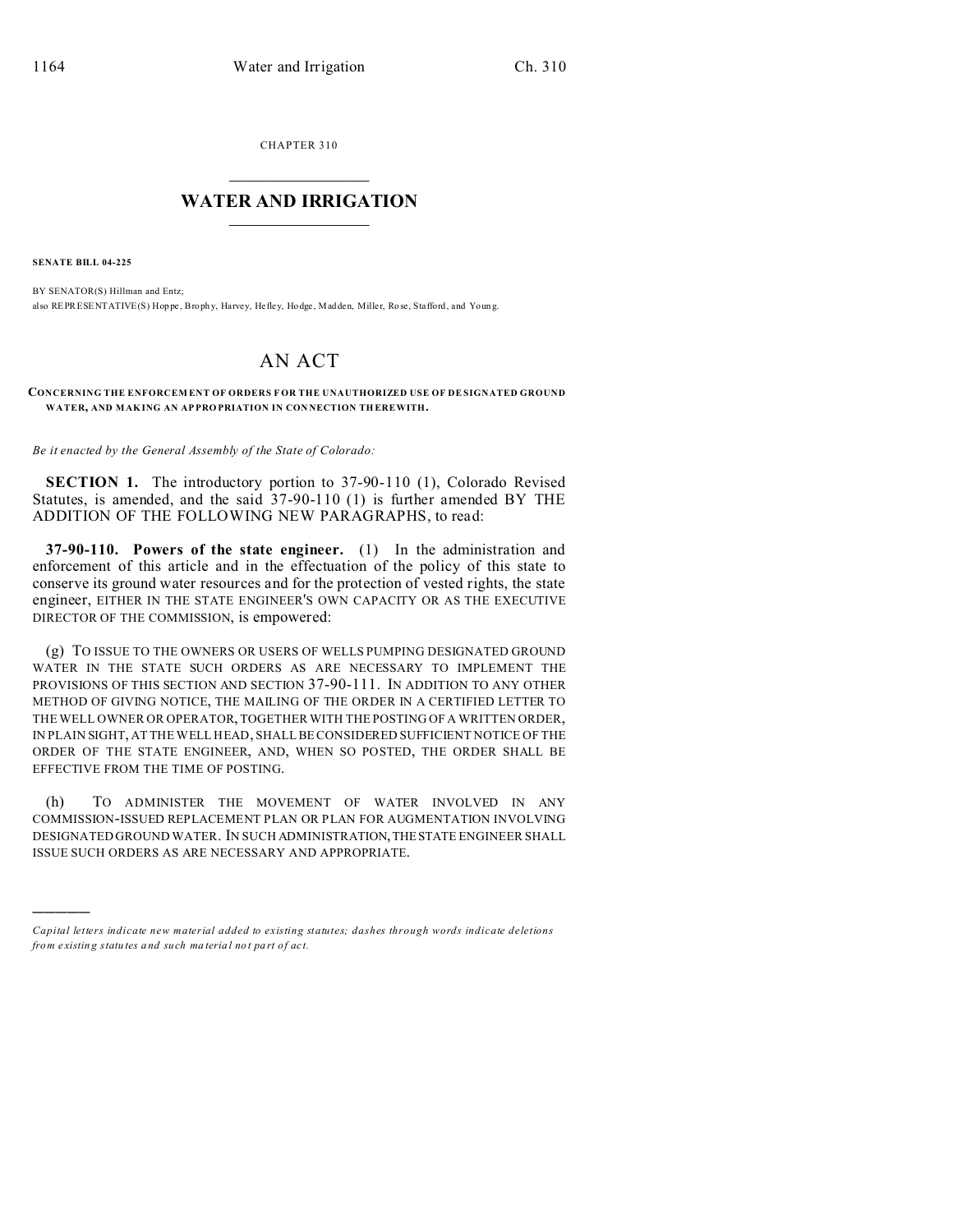(i) TO ORDER ANY PERSON SUPPLYING ENERGY USED TO PUMP DESIGNATED GROUND WATER TO PROVIDE, AT REASONABLE TIMES, RECORDS OF ENERGY USED TO PUMP GROUND WATER. THE STATE ENGINEER MAY EXERCISE THIS AUTHORITY ONLY IN CONNECTION WITH AN ALLEGED VIOLATION OF THIS ARTICLE. SUPPLIERS OF ENERGY USED TO PUMP GROUND WATER SHALL NOT BE REQUIRED TO MAINTAIN RECORDS OF ENERGY USED TO PUMP GROUND WATER MORE THAN FIVE YEARS AFTER THE YEAR IN WHICH THE ENERGY IS CONSUMED. SUPPLIERS OF ENERGY USED TO PUMP GROUND WATER SHALL BE HELD HARMLESS FROM ANY AND ALL CIVIL OR CRIMINAL LIABILITY WITH RESPECT TO THE TRANSFER OF RECORDS PURSUANT TO THIS SECTION. NOTHING CONTAINED IN THIS PARAGRAPH (i) SHALL AFFECT ANY REPORTING REQUIREMENTS OF THE PUBLIC UTILITIES COMMISSION PURSUANT TO SECTION 40-3-110,C.R.S. THIS PARAGRAPH (i) SHALL NOT APPLY TO ANY PERSON DIVERTING BY MEANS OF A WELL DESCRIBED IN SECTION 37-90-105 (1) (a).

**SECTION 2.** Article 90 of title 37, Colorado Revised Statutes, is amended BY THE ADDITION OF A NEW SECTION to read:

**37-90-111.5. Well enforcement - injunction - cash fund.** (1) (a) IF AN ORDER OF THE COMMISSION OR THE STATE ENGINEER ISSUED PURSUANT TO SECTION 37-90-105, 37-90-107, 37-90-108, 37-90-110 IN RELATION TO DESIGNATED GROUND WATER, OR 37-90-111 IS NOT COMPLIED WITH, THE COMMISSION OR THE STATE ENGINEER IN THE NAME OF THE PEOPLE OF THE STATE OF COLORADO, THROUGH THE ATTORNEY GENERAL, SHALL APPLY TO THE DISTRICT COURT IN THE COUNTY IN WHICH THE WATER RIGHT OR WELL IS SITUATED:

(I) FOR AN INJUNCTION ENJOINING THE PERSON TO WHOM SUCH ORDER WAS DIRECTED FROM CONTINUING TO VIOLATE THE ORDER. THE TERM "INJUNCTION" INCLUDES A TEMPORARY RESTRAINING ORDER AND MANDATORY RELIEF.

(II) TO RECOVER THE CIVIL PENALTIES SPECIFIED IN PARAGRAPH (a) OFSUBSECTION (5) OF THIS SECTION.

(b) IN THE PROCEEDING, THE PREVAILING PARTY SHALL BE ENTITLED TO THE COSTS OF THE PROCEEDING AND REASONABLE ATTORNEY FEES.

(2) IN THE CASE OF AN ORDER WITH RESPECT TO THE WITHDRAWAL OF DESIGNATED GROUND WATER, THE DESIGNATED GROUND WATER JUDGE IN RULING UPON SUCH INJUNCTION SHALL CONSIDER, DEPENDING ON THE BASIS FOR THE ORDER, WHETHER THE DESIGNATED GROUND WATER IS BEING APPLIED TO A BENEFICIAL USE, WHETHER THE WITHDRAWAL IS CAUSING OR WILL CAUSE INJURY TO PERSONS OR ENTITIES OWNING OR ENTITLED TO USE WATER UNDER VESTED WATER RIGHTS, AND WHETHER THE WITHDRAWAL OF DESIGNATED GROUND WATER IS IN VIOLATION OF THE STATUTE, THE RULES ADOPTED BY THE COMMISSION OR STATE ENGINEER, OR THE WELL PERMIT'S TERMS AND CONDITIONS.

(3) ANY PERSON WHO HAS AN INTEREST IN THE SUBJECT MATTER OF SUCH PROCEEDINGS MAY INTERVENE, IF SUCH INTERVENTION IS TIMELY AND WILL NOT CAUSE UNDUE DELAY.

(4) IN THE CASE OF A VIOLATION OF AN INJUNCTION ISSUED UNDER THIS SECTION, THE DESIGNATED GROUND WATER JUDGE SHALL TRY AND PUNISH THE OFFENDER FOR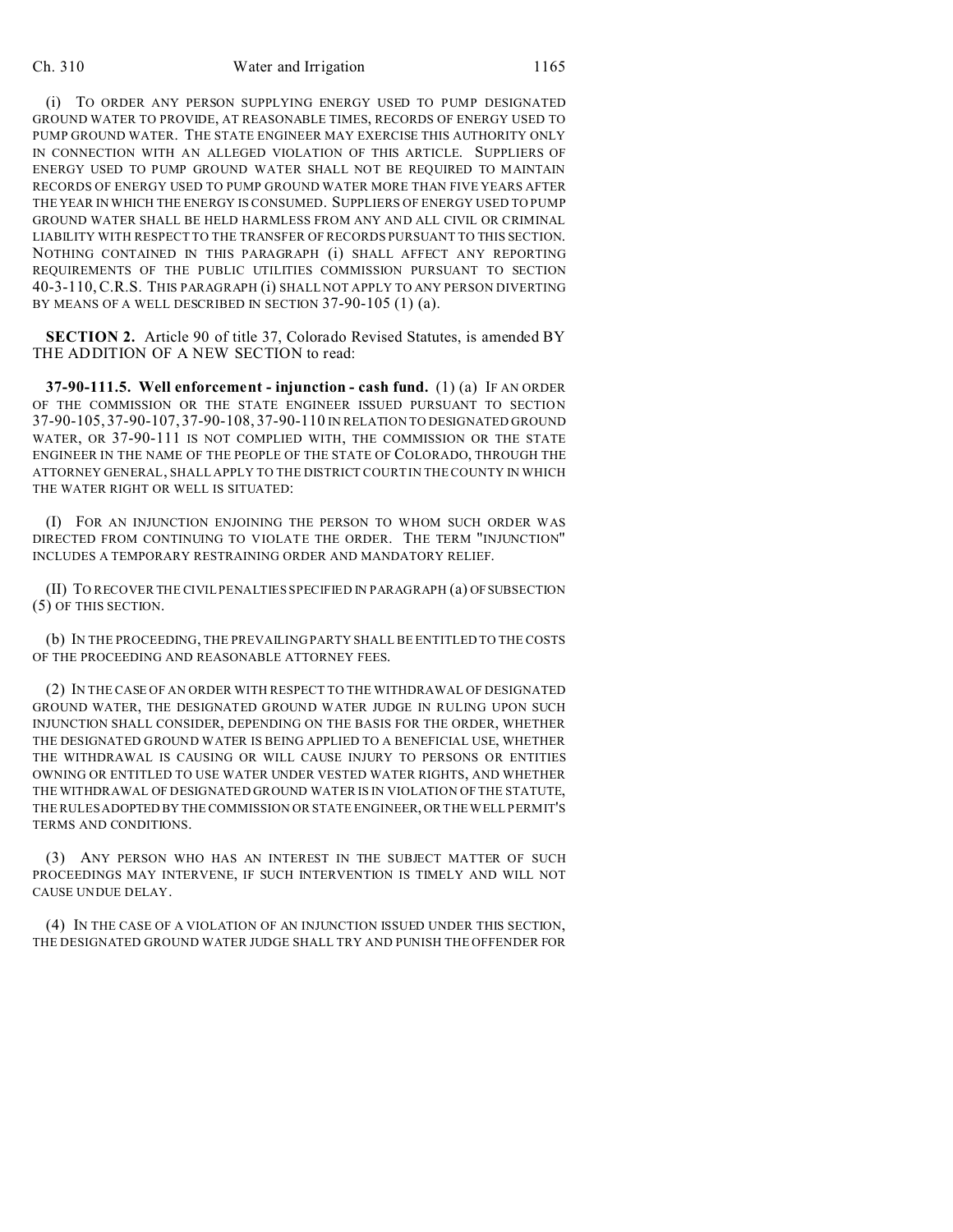CONTEMPT OF COURT. SUCH PROCEEDINGS SHALL BE IN ADDITION TO, AND NOT IN LIEU OF, ANY OTHER PENALTIES AND REMEDIES, PUBLIC OR PRIVATE, PROVIDED BY LAW.

(5) (a) (I) ANY PERSON WHO DIVERTS DESIGNATED GROUND WATER CONTRARY TO A VALID ORDER OF THE COMMISSION OR STATE ENGINEER ISSUED PURSUANT TO SECTION 37-90-105, 37-90-107, 37-90-108, 37-90-110, OR 37-90-111, OR IN VIOLATION OF RULES ADOPTED BY THE COMMISSION OR STATE ENGINEER SHALL FORFEIT AND PAY A SUM NOT TO EXCEED FIVE HUNDRED DOLLARS FOR EACH DAY SUCH VIOLATION CONTINUES.

(II) ANY PERSON WHO, WHEN REQUIRED TO DO SO BY RULES ADOPTED BY THE COMMISSION OR STATE ENGINEER, FAILS TO SUBMIT DATA AS TO THE AMOUNTS OF DESIGNATED GROUND WATER PUMPED FROM A WELL, MAKES A FALSE OR FICTITIOUS REPORT OF THE AMOUNTS OF DESIGNATED GROUND WATER PUMPED FROM A WELL, FALSIFIES ANY DATA AS TO AMOUNTS PUMPED FROM A WELL, MAKES A FALSE OR FICTITIOUS REPORT OF A POWER COEFFICIENT FOR A WELL, OR FALSIFIES ANY POWER COEFFICIENT TEST SHALL FORFEIT AND PAY A SUM NOT TO EXCEED FIVE HUNDRED DOLLARS FOR EACH VIOLATION; EXCEPT THAT THIS SUBPARAGRAPH (II) SHALL NOT APPLY TO AN ORDER ISSUED PURSUANT TO SECTION 37-90-110 (1) (i) OR 37-90-130 (4) (c).

(III) IT IS UNLAWFUL FOR ANY PERSON NOT AUTHORIZED BY THE WELL OWNER, COMMISSION, OR STATE ENGINEER TO WILLFULLY INTERFERE WITH ANY POWER METER, TOTALIZING FLOW METER, OR OTHER DEVICE USED TO MEASURE DESIGNATED GROUND WATER DIVERSIONS. ANY PERSON WHO WILLFULLY DAMAGES A POWER METER, TOTALIZING FLOW METER, OR OTHER DEVICE USED TO MEASURE DESIGNATED GROUNDWATER DIVERSIONS OR WHO TAMPERS WITH OR FALSIFIES ANY RECORD MADE OR BEING MADE BY ANY SUCH POWER METER, TOTALIZING FLOW METER, OR OTHER DEVICE SHALL FORFEIT AND PAY A SUM NOT TO EXCEED FIVE HUNDRED DOLLARS FOR EACH VIOLATION.

(IV) THIS PARAGRAPH (a) SHALL NOT APPLY TO ANY PERSON DIVERTING BY MEANS OF A WELL DESCRIBED IN SECTION 37-90-105 (1) (a).

(b) A FINE COLLECTED FOR VIOLATIONS OF PARAGRAPH (a) OF THIS SUBSECTION (5) SHALL BE TRANSMITTED TO THE STATE TREASURER, WHO SHALL DEPOSIT IT IN THE WELL ENFORCEMENT CASH FUND, WHICH FUND IS HEREBY CREATED IN THE STATE TREASURY. ALL MONEYS CREDITED TO THE FUND AND UNEXPENDED AT THE END OF ANY GIVEN FISCAL YEAR SHALL REMAIN IN THE FUND AND SHALL NOT REVERT TO THE GENERAL FUND. ALL INTEREST EARNED ON THE INVESTMENT OF MONEYS IN THE FUND SHALL BE CREDITED TO THE FUND. MONEYS IN THE FUND SHALL BE APPROPRIATED SOLELY TO THE DIVISION OF WATER RESOURCES FOR COSTS ASSOCIATED WITH THE INVESTIGATION AND ENFORCEMENT OF VIOLATIONS OF ORDERS ISSUED BY THE STATE ENGINEER OR THE COMMISSION FOR THE ILLEGAL WITHDRAWAL OF DESIGNATED GROUND WATER, INCLUDING COSTS ASSOCIATED WITH THE IMPLEMENTATION OF THIS SECTION.

(6) ANY PERSON REQUIRED BY A VALID ORDER OF THE COMMISSION OR THE STATE ENGINEER, OR BY EXISTING RULES OF THE COMMISSION OR STATE ENGINEER, TO CEASE DIVERSIONS OF DESIGNATED GROUND WATER OR REPLACE DEPLETIONS CAUSED BY